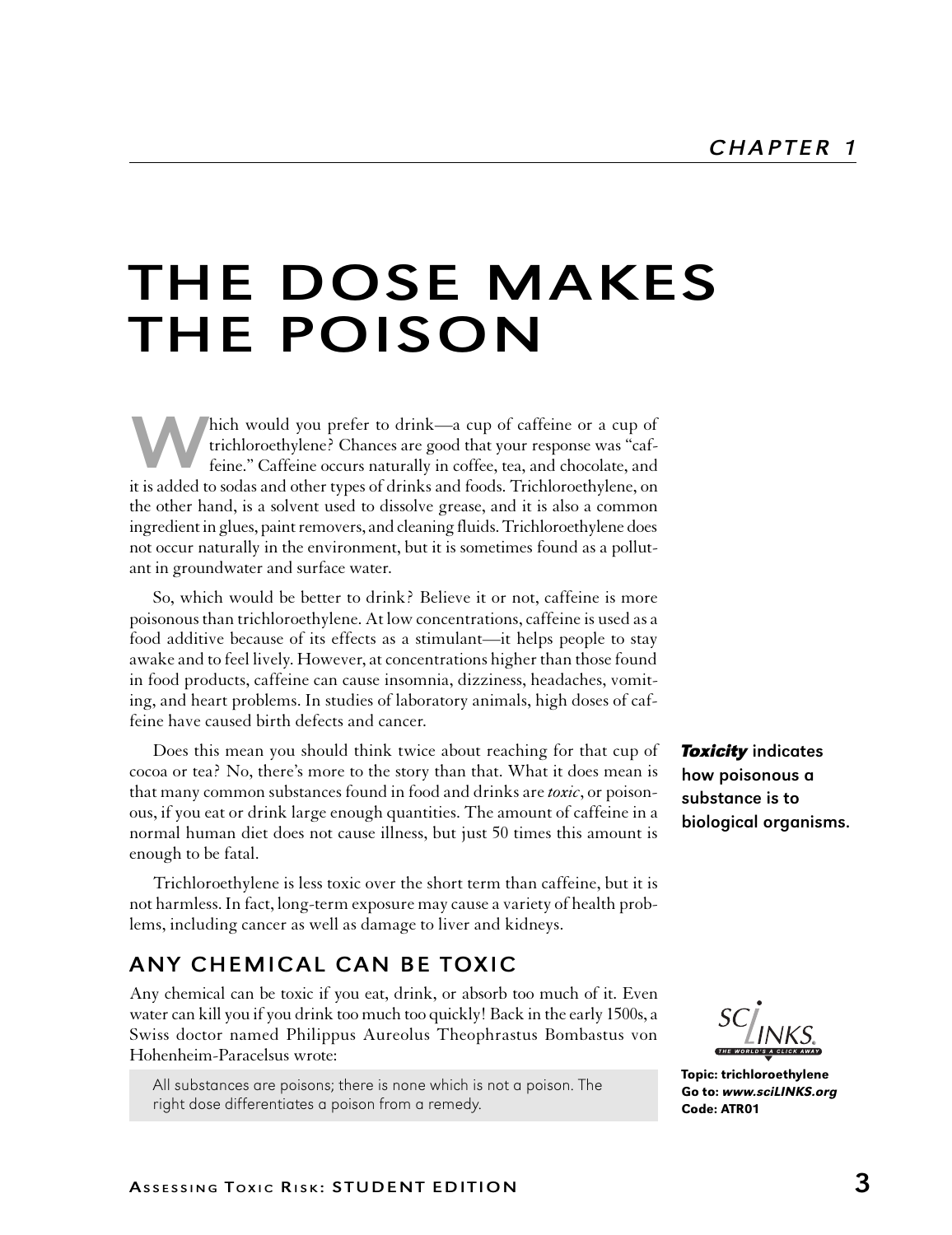Any chemical can be toxic if you eat, drink, or absorb too much of it.

**Toxins** are toxic chemicals created by plants and animals, usually for their own defense.

The **dose** is the total amount of a chemical that an individual eats, drinks, breathes, or absorbs through the skin.

## **Exposure** means coming in contact with a chemical through food, water, air, or other sources.

Paracelsus was one of the first people to recognize that a chemical can be harmless or even beneficial at low concentrations but poisonous at higher ones. That is why it is so important to take medicine in the correct dosage. Even vitamin pills can kill you if you swallow too many in too short a period of time. For example, vitamin D is an important nutrient, but it also is a highly toxic chemical. In tiny amounts it is good for you, but taking more than the recommended dose can cause serious health problems, including kidney stones, high blood pressure, deafness, and even death.

## ARE NATURAL CHEMICALS SAFER?

Synthetic chemicals are made by people rather than nature. They are composed of natural elements such as carbon, hydrogen, nitrogen, and chlorine. We manufacture synthetic compounds to use in a wide variety of products such as cleaners, deodorants, food additives, and pesticides.

Many people believe that chemicals produced by nature are safe and synthetic ones are harmful. They fear that synthetic chemicals will cause cancer and that any exposure to them must be dangerous. It is true that some synthetic chemicals cause cancer, and others are highly toxic. But it also is true that many synthetic chemicals are harmless at doses normally encountered in food, water, air, and other sources.

The same is true for natural chemicals—they range from relatively harmless to highly toxic. Some plants and animals create toxic chemicals called *toxins,* either for self-defense or for assistance in catching their prey. Think about rattlesnakes, scorpions, and poison ivy—each produces a natural toxin that is hazardous to humans as well as to other organisms in the environment.

The distinction between synthetic and natural is not always clear-cut because people can manufacture many chemicals that occur in nature. For example, the vitamin C in an orange is identical to ascorbic acid created in a laboratory. There are additional benefits to eating an orange that you do not get from taking a vitamin C tablet, but the vitamin itself is identical from either source.

## HOW MUCH IS TOO MUCH?

To measure a chemical's short-term toxicity, scientists carry out something called a "dose/response" study. The word *dose* refers to the total amount of a substance to which an individual is exposed through the mouth, lungs, or skin. Your total dose of a chemical includes the amount of the chemical that you eat, either by itself or contained in food or drinks, and the amount that you inhale with the air you breathe. It also includes absorption through your skin, which could happen if the chemical were dissolved in your bath water or included in your shampoo or skin care products. All of these sources together make up your *exposure* to the chemical.

Exposure to a toxic chemical can be either intentional or unintentional. For example, a person who chooses to swallow too many pills is taking an intentional overdose. Someone who accidentally becomes poisoned by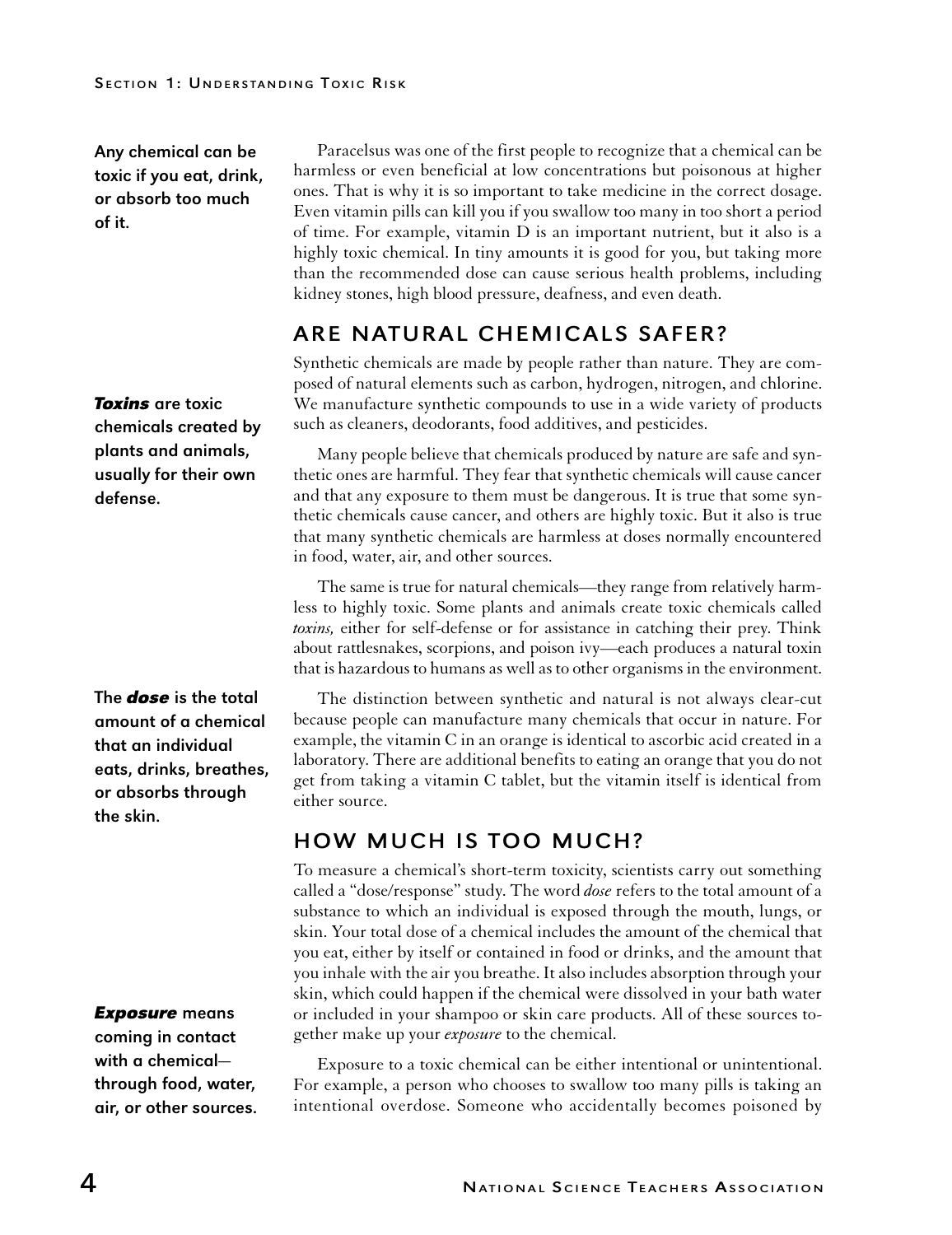eating contaminated food receives an unintentional overdose. Similarly, a smoker intentionally inhales whatever substances are contained in cigarette smoke, whereas nearby people get exposed unintentionally when they inhale second-hand smoke.

The word *response* refers to the changes in living things caused by exposure to a specified chemical or mixture. Typically, the higher the concentration of a toxic compound, the more powerful its effect. Scientists study this relationship by carrying out dose/response experiments to determine the response of laboratory organisms to various doses of a test chemical.

#### Dose/Response Bioassays

Dose/response experiments are called *bioassays* (the word *assay* means test, and *bio* is short for biological). For any given chemical, the question is, "How much is too much?" At low enough doses, the test organisms are not harmed and may even benefit. At high enough doses, they all die. For each chemical, there is an intermediate range in which some individuals will be affected and others will not.

In a typical dose/response bioassay, laboratory rats are each fed a single dose of the chemical being tested. Some rats get an extremely high dose, and others receive doses ranging from moderate to very low. Exposure to the chemical occurs only on the first day, but the experiment continues for 14 days in order to give the organisms time to react. At the end of this period, scientists count the number of dead rats and note any health-related responses in those that are still alive. At the highest dose, it is likely that all of the rats will have died. At the lowest dose, most of the rats probably will have survived. If the experiment has been properly designed, there should be several doses that have killed some but not all of the exposed rats.

The end result is a number called the LD50, which stands for the lethal dose for 50% of the treated organisms. In other words, half of the rats that received the LD50 dose have died by the end of the 14-day test period. LD50s are expressed in terms of milligrams of the chemical per kilogram of body weight (mg/kg).

The experiment should also include a control group. The rats in the control group are treated exactly the same as the other rats except that they are not exposed to the chemical being tested—their dose of this chemical is zero.

Within any species, some individuals will die at lower doses than others. When rats are fed caffeine, some may die after eating only 100 mg, while others may tolerate 20 or 30 times this amount. Humans show these same kinds of differences. A cup of coffee at bedtime may have no effect on one person, yet may keep someone else awake through the whole night. Therefore, rather than relying on individuals, toxicity tests are based on group responses. The more individuals tested, the better the chance of accurately estimating the LD50 and of identifying low doses to which only the most sensitive individuals respond.

Scientists measure **response**, the biological changes in living things caused by exposure to a toxic substance.

A **bioassay** uses living things to determine chemical toxicity.

A **dose/response bioassay** measures "How much is too much?"

The **LD50** is the dose causing death of half of the organisms exposed at this level.

Topic: bioassays Go to: www.sciLINKS.org Code: ATR02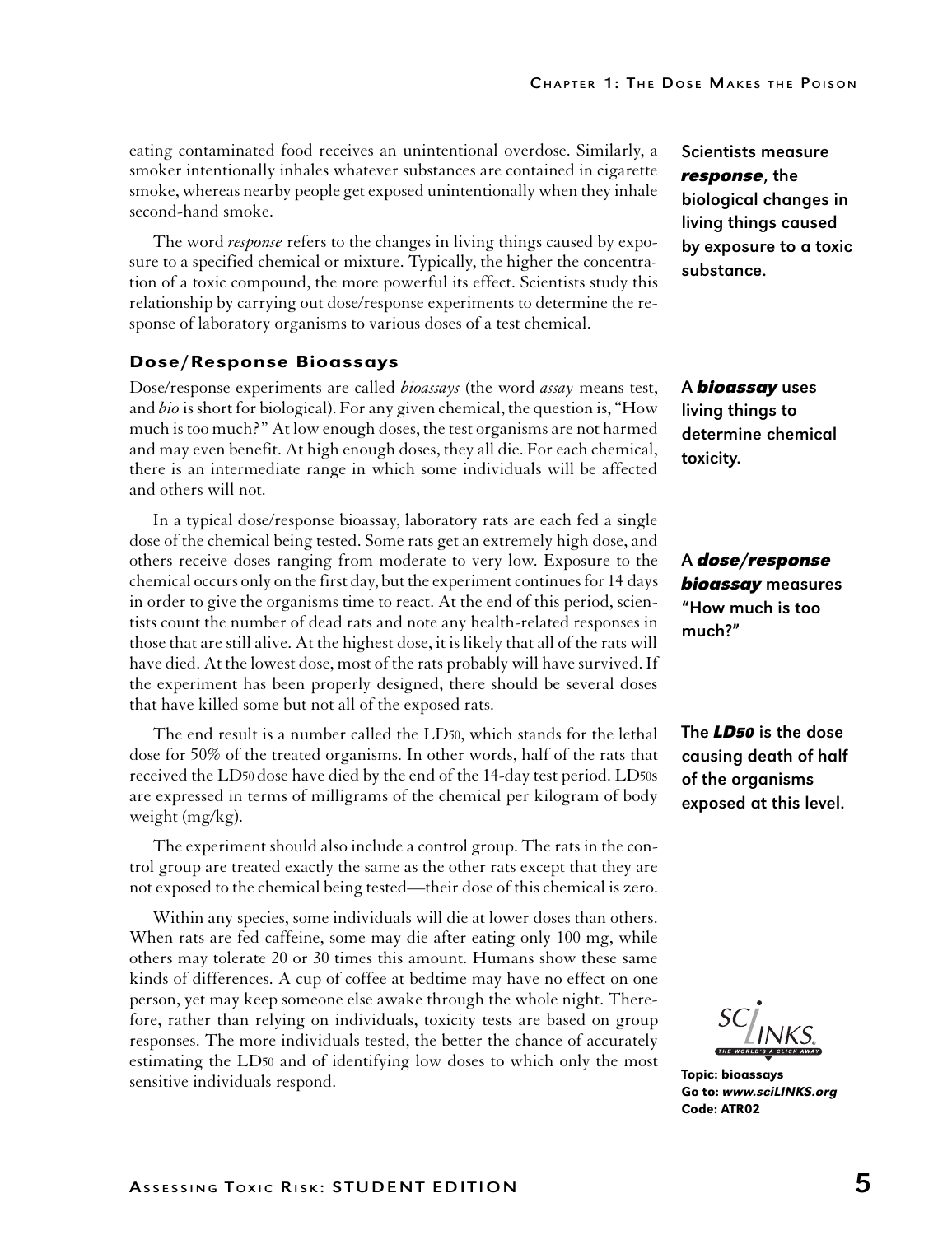

FIGURE 1.1

Follow the arrows to see how the percentage of deaths is used to figure out the LD50 (the dose representing death of 50% of the treated organisms).

Some individuals are more sensitive than others to any particular chemical.

LD50 experiments measure lethal dose—the amount of a chemical that will kill 50% of the test organisms. But of course chemical exposures can affect organisms in ways other than death, such as causing nausea, dizziness, skin rashes, or paralysis. When scientists carry out LD50 experiments, they also look for health effects such as these and record the doses at which such effects occur.

#### Comparing Chemical Toxicities

The more toxic the compound, the lower its LD50 . That makes sense if you think of poisons—the more poisonous a chemical is, the less it takes to kill you. For caffeine, the LD50 is roughly 200 mg in laboratory rats. For trichloroethylene, it is over 7,000 mg. This means that on average, rats can survive eating over 35 times as much pure trichloroethylene as caffeine. (This is a 14-day test and does not consider possible long-term impacts on health and survival.)

#### Even "Just a Taste" Can Be Too Much

It only took a little! This is the message behind the story of Loretta Boberg, a 62-year-old woman from Wisconsin who always tastes food before serving it to company. In this case, the company can be very thankful she did.

When Mrs. Boberg opened a jar of home-canned carrots last January, she dipped in a finger to taste the juice. Not liking the taste, she served home-canned beans to her guests instead. Within two days, Mrs. Boberg became dizzy and had difficulty walking. At first, hospital staff thought she had suffered a stroke because of her slurred speech and muscle weakness. The doctor did ask her if she had eaten any spoiled food lately, however. Too weak to speak, Mrs. Boberg wrote "carrots" on a piece of paper.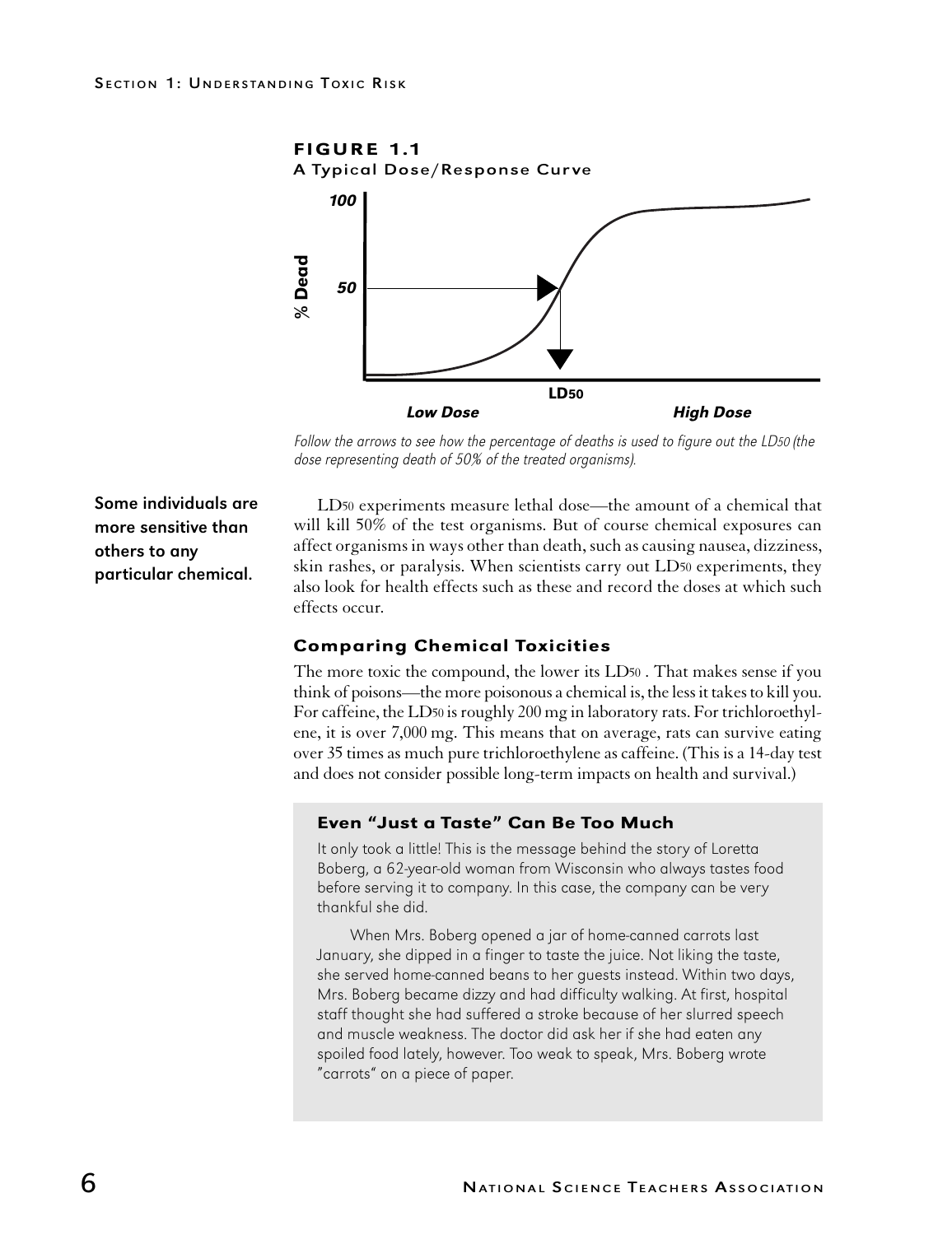If this physician had not suspected botulism, even though he had seen only a few cases, Mrs. Boberg would probably have died. The toxin moved through the respiratory system, paralyzing her muscles. A sample from the jar was fed to a laboratory mouse and it died instantly. The road to recovery for this lady was very slow.

Mrs. Boberg used a boiling water canner for the carrots that gave her botulism. Yes, this was the same method she had used—and only by luck had gotten away with—for the past 44 years. This year she was not so lucky. If, like Mrs. Boberg, you are canning low-acid foods such as vegetables (except tomatoes), red meats, seafood, and poultry in a boiling water canner or by the open kettle method, you may wish to think twice before taking another chance...

(Andress 1991)

Botulin, the compound that came close to killing Mrs. Boberg in the story above, is one of the most highly toxic chemicals known. It is created by bacteria in improperly canned foods. People eating these foods suffer a severe form of food poisoning called botulism. As you can tell by comparing LD50 values in Table 1.1, the compound that causes botulism is a million times more toxic than cyanide, and twenty million times more toxic than caffeine. In its pure form, less than one drop of botulin toxin is enough to kill 500 adult humans.

To get an idea what LD50 numbers mean, you can compare them to the amounts it would take to kill a typical human adult (see Table 1.2).

The LD50 values in Table 1.1 are based on experiments in which the compounds were fed to rats. LD50 values should always include information about the type of animal and how it was exposed to the chemical being tested. Otherwise, it is impossible to interpret what the values mean or to compare them to values reported by other scientists.

For some compounds, there is a big difference in LD50 values from one species to another. Dioxin is a good example. The LD50 for dioxin is 5,000 times higher for hamsters than for guinea pigs. How could this be? Many factors affect how sensitive each species will be to a particular compound. One of these factors is how the chemical gets metabolized. How much gets absorbed into the animal's blood, or stored in its liver, kidneys, or other tissues? How much passes right through and is excreted? How much gets converted into other chemical forms? The answers to these questions may vary from one species to another.

For example, a human being would have a hard time dying from eating too much chocolate. This is not true for dogs—eating just a few chocolate bars can be fatal to dogs because they cannot digest and break down the chemicals in chocolate in the same way that humans do.

Species may respond in different ways to toxic chemicals.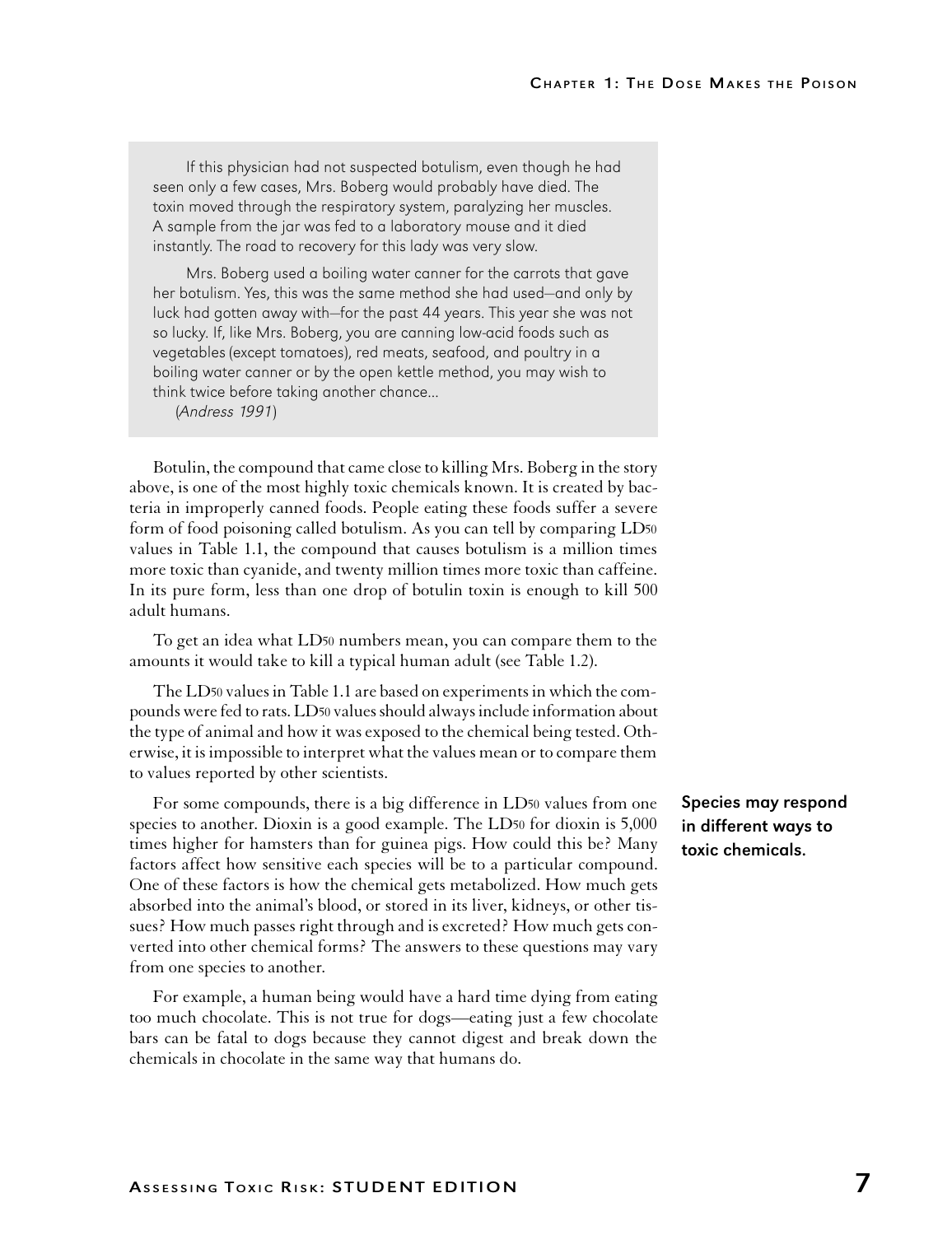## TABLE 1.1

#### Lethal Doses of Some Common Compounds

| <b>Substance</b>     | <b>Comments</b>                                                                                                                                                          | $LD50* (mg/kg)$ |
|----------------------|--------------------------------------------------------------------------------------------------------------------------------------------------------------------------|-----------------|
| <b>Botulin</b>       | An extremely toxic compound formed by<br>bacteria in improperly canned foods; causes<br>botulism, a sometimes fatal form of<br>food poisoning                            | 0.00001         |
| <b>Aflatoxin</b>     | A cancer-causing chemical created by mold<br>on grains and nuts; can be found in some<br>peanut butter and other nut and<br>grain products                               | 0.003           |
| Cyanide              | A highly poisonous substance found in<br>apricot and cherry pits and used in industrial<br>processes such as making plastics,<br>electroplating, and producing chemicals | 10              |
| <b>Vitamin D</b>     | An essential part of the human diet but toxic<br>in doses higher than those found in normal<br>human diets                                                               | 10              |
| <b>Nicotine</b>      | The addictive agent that occurs naturally in<br>tobacco and is added to some cigarettes to<br>make them more addictive                                                   | 50              |
| <b>Caffeine</b>      | A compound that occurs naturally in cocoa<br>and coffee beans and is a common<br>food additive                                                                           | 200             |
| Acetylsalicylic acid | The active ingredient in aspirin                                                                                                                                         | 1,000           |
| Sodium chloride      | <b>Table salt</b>                                                                                                                                                        | 3,000           |
| <b>Ethanol</b>       | Alcohol in beer, wine, and other<br>intoxicating beverages                                                                                                               | 7,000           |
| Trichloroethylene    | A solvent and a common contaminant in<br>groundwater and surface water supplies                                                                                          | 7,200           |
| Citric acid          | An ingredient in citrus fruits such as oranges,<br>grapefruits, and lemons                                                                                               | 12,000          |
| <b>Sucrose</b>       | Sugar, refined from sugar cane or sugar beets                                                                                                                            | 30,000          |

\* These LD50s are based on oral ingestion by rats. They represent single doses that cause death of 50% of the treated animals within 14 days of exposure. LD50s are expressed in terms of milligrams of the substance per kilogram of body weight (mg/kg).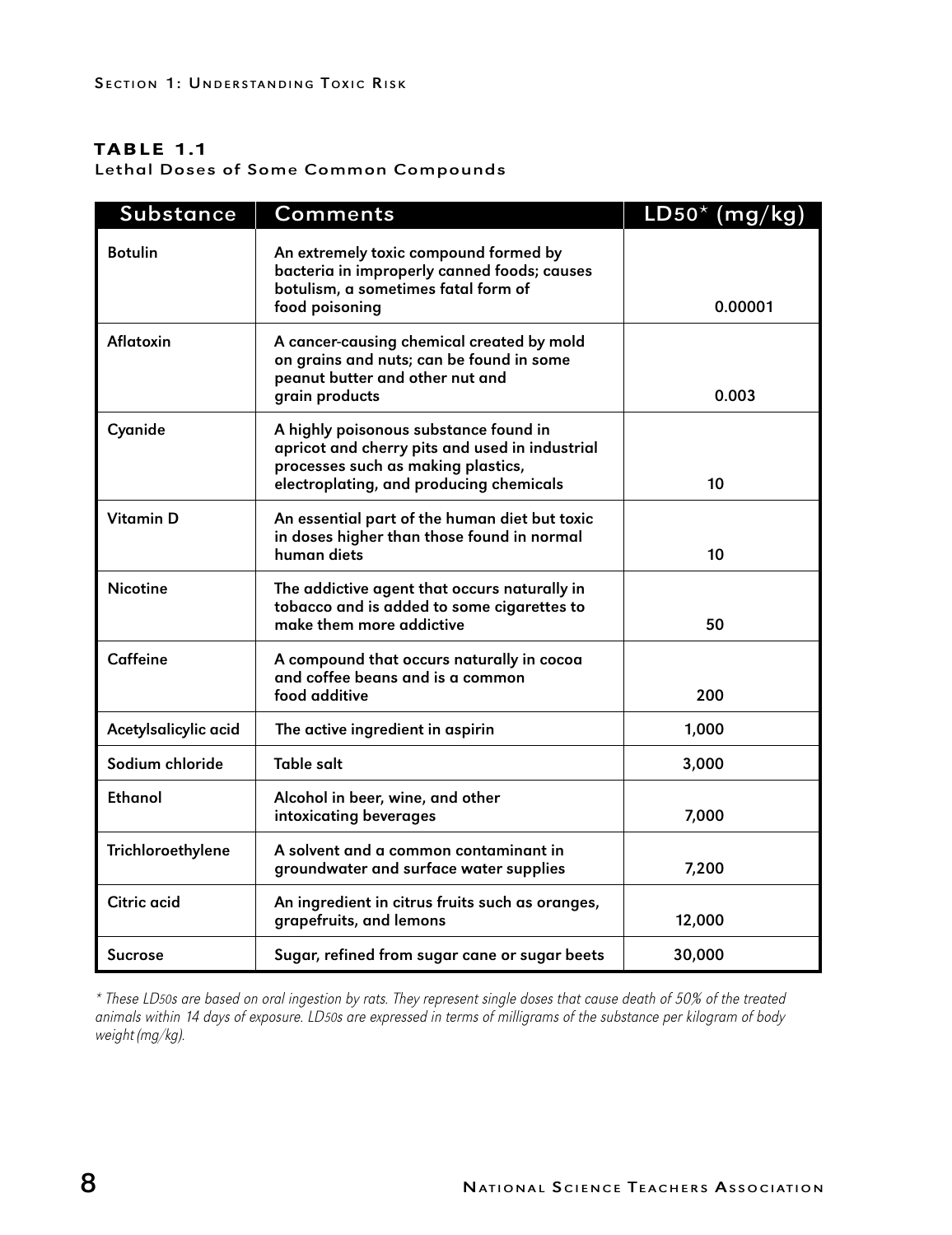| <b>Toxicity</b><br>Category | <b>LD50</b><br>(mg/kg) | <b>Probable Lethal</b><br>Dose for 70 kg<br>Human Adult | <b>Example Compounds</b>                                     |
|-----------------------------|------------------------|---------------------------------------------------------|--------------------------------------------------------------|
| Super toxic                 | $<$ 5                  | $<$ 0.35 g                                              | <b>Botulin</b><br><b>Aflatoxin</b>                           |
| <b>Extremely toxic</b>      | $5 - 50$               | $0.35 - 3.5$ g                                          | Cyanide<br><b>Vitamin D (calciferol)</b>                     |
| Very toxic                  | $50 - 500$             | $3.5 - 35$ g                                            | <b>Nicotine</b><br>Caffeine                                  |
| <b>Moderately toxic</b>     | $500 - 5,000$          | $35 - 350$ g                                            | Aspirin<br>(acetylsalicyclic acid)<br>Salt (sodium chloride) |
| <b>Slightly toxic</b>       | 5,000-15,000           | $350 - 1,050$ g                                         | Ethanol<br>Trichloroethylene                                 |
| Practically<br>nontoxic     | >15,000                | $>1,050$ g                                              | Sugar (sucrose)                                              |

#### TABLE 1.2

Toxicity Categories Used for Human Poisons

Many animals, including dogs and humans, will vomit if they eat something disagreeable. Rats and other rodents cannot vomit. Does this mean we should not use rodents in laboratory tests of chemical toxicity? Obviously they do not represent an exact model of how a person might respond to the same chemical. However, they do provide information that we can use to make limited conclusions about possible health effects on people.

Another concern related to use of laboratory animals for toxicity testing is the issue of animal rights. This is a complicated issue. Some people find it unethical to carry out experiments that may cause suffering or death of the test animals. However, we all want to be confident that we will not become sick, blind, or otherwise injured by the medicines, cleaning products, cosmetics, and huge range of other chemicals that we use on a daily basis.

Over the past few decades, scientists have developed a variety of new techniques to reduce the number of laboratory animals used in toxicology experiments. For example, some tests are carried out on single cells or on blood samples rather than on whole organisms. However, it has not been possible to eliminate the need for animal experiments. This is because there is no guarantee that the response of molecules, cells, or tissues will provide a reasonable model of the response of whole animals or humans.

The toxicity of a chemical depends on many factors, including whether it gets broken down, is stored in the body, or is excreted.

Topic: animal experiments Go to: www.sciLINKS.org Code: ATR03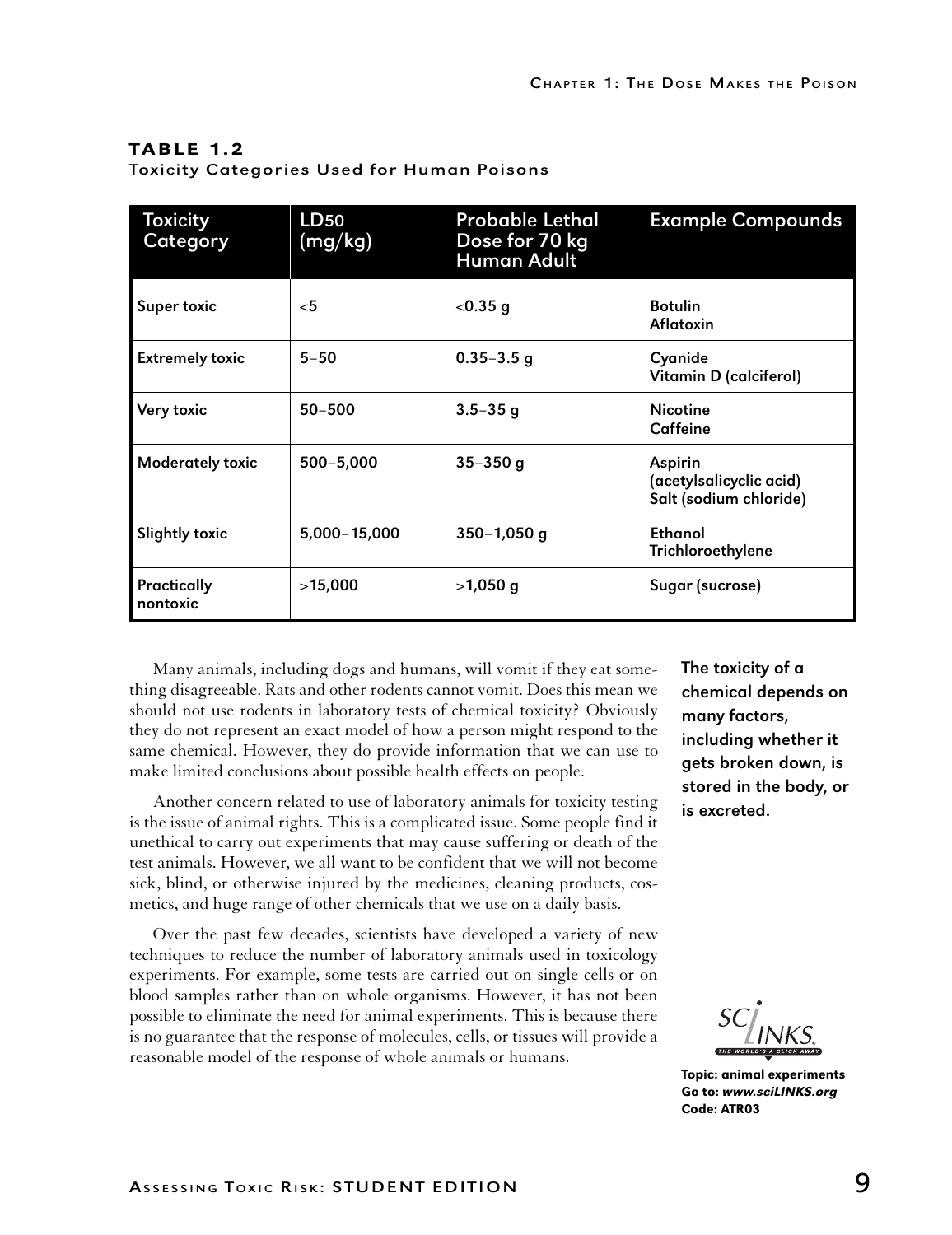# LONG-TERM VERSUS SHORT-TERM TOXICITY

For most of human history, concern about the toxic effects of chemicals has focused on poisons that cause a rapid death. The earliest descriptions of human life include stories about use of toxic plant and animal extracts—to coat arrows and spears used in hunting or fighting battles, or to create poisonous drinks used to kill prisoners. These are examples of *acute* toxicity, the effects of a single exposure to a toxic compound. LD50 experiments are designed to assess acute toxicity by measuring the short-term response of test organisms to a single dose of a chemical. Acute toxicity experiments provide useful information but give a limited view of overall toxicity because they address only short-term responses to single doses.

For some chemicals, the same total dose can be either deadly or harmless, depending on the rate of exposure. For other chemicals, this is not true, and even tiny doses can add up to toxic concentrations over time. This is because our liver and kidneys work to break down and get rid of toxic chemicals, but these systems work better for some types of chemicals than others.

Lead is an example of a chemical that builds up in our bodies over time rather than getting broken down or excreted. Lead poisoning has been linked with stunted growth and mental retardation in children. These are not sudden effects, but ones that develop gradually with long-term, low-level exposures to lead in air, food, and drinking water. Children living in homes with lead paint receive additional doses when they eat chips of paint or breathe dust-filled air. Even though the daily doses may be quite low, lead accumulates in bones. When the concentrations become too high, lead poisoning damages the nervous system and kidneys, causing problems such as hearing loss and mental retardation.

For many other types of chemicals, low daily doses do not cause problems such as these, and toxic effects occur only with short-term exposure to relatively large doses. For example, the oxalic acid found in rhubarb and spinach is harmless at the low concentrations found in these foods, but it would lead to kidney damage or death if you managed to eat 10 to 20 pounds of these foods at one meal.

Alcoholic drinks work the same way. A person who drinks too many drinks in a short period of time may die from acute alcohol poisoning. At the rate of only one drink per day, that same total amount of alcohol might do little or no harm. At this slower rate, most people's livers would have time to break down the alcohol rather than allowing it to build up to harmful levels in the body. However, "most people" does not include everyone, and there are some individuals with extra sensitivity to the toxic effects of any particular chemical. In the case of alcohol, pregnant women are cautioned not to drink because of the heightened sensitivity of their unborn children to alcohol toxicity.

Within limits, our bodies can break down or get rid of many types of toxic compounds before they harm our health. However, it is possible to

**Acute** effects are caused by exposure to a single dose, such as death caused by walking into a room filled with toxic fumes.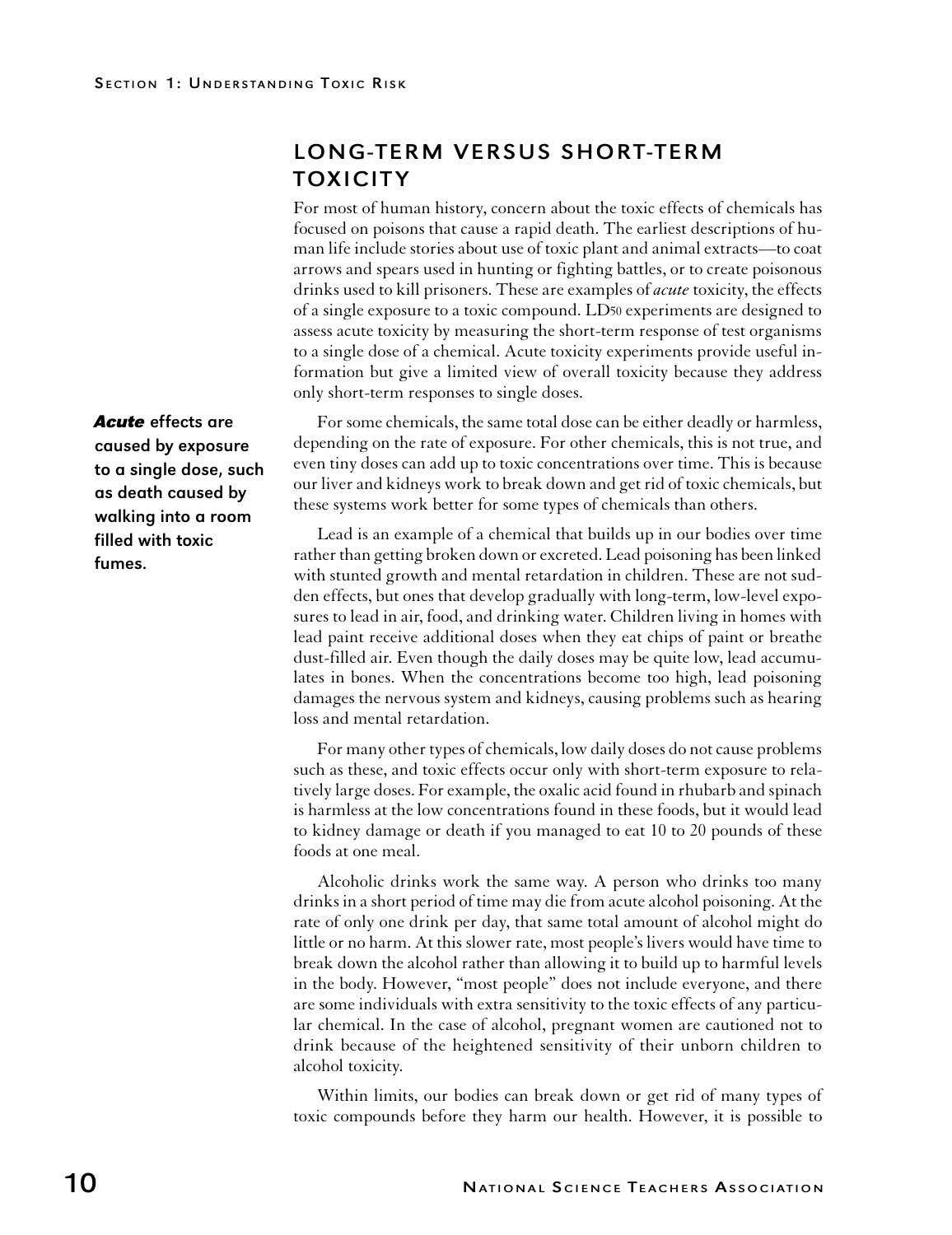expect too much of our bodies. With continued exposure to a toxic chemical, the liver can become damaged. Alcoholics frequently suffer from this problem, as do people who have had long-term exposure to toxic compounds through their work or through living in a contaminated environment.

In recent years, people have become increasingly concerned about the effects of long-term exposure to relatively low doses of contaminants. These are called *chronic* effects. If you lived in a house with a leaky furnace, you might be exposed to either acute or chronic carbon monoxide poisoning. Acute poisoning would occur if your house were tightly sealed, with so little ventilation that carbon monoxide fumes could build up to lethal levels. If your house were better ventilated, you would be more likely to suffer chronic effects such as headaches and fatigue from exposure to lower concentrations of the toxic fumes.

## TESTING CHRONIC TOXICITY

The easiest way to test chemical toxicity is to count how many test organisms suffer serious health effects or die when exposed to large doses. However, for most types of environmental pollution, these acute toxicity measurements do not provide answers to the questions we are interested in asking. For example, we might wonder whether it is harmful to drink water that contains low concentrations of a chemical such as trichloroethylene. The concentrations are not high enough to cause acute poisoning, but we would also want to know whether it might be dangerous to drink the water every day for many years. Would this cause a disease such as cancer or asthma? Would it result in birth defects, reduced growth rates, or lowered intelligence in children? These questions concern chronic toxicity.

To measure acute toxicity, you count how many test animals die within a couple of weeks after a single exposure to a chemical. For chronic toxicity, we want to know how the animals' health is affected by continuing exposure over a much longer time period. Rats, mice, or other lab animals are fed relatively low doses of the test chemical each day for months or years. During this time, the experimenters look for various effects such as lowered growth rates, changes in behavior, increased susceptibility to disease, or reduced ability to produce healthy young. Since lab animals lead much shorter lives than humans, it is possible to study effects on life span and reproduction without having to wait decades for the results.

In the case of trichloroethylene, chronic exposure has caused cancer as well as damage to the liver, kidneys, and central nervous system of laboratory animals. Whether trichloroethylene causes cancer in humans is still uncertain. Limited data are available on humans who have used trichloroethylene in poorly ventilated areas. These people have suffered from dizziness, headaches, slowed reaction time, sleepiness, and facial numbness. Data on the concentrations causing health effects such as these are used by the government in setting standards for acceptable chronic exposure to trichloroethylene through water, air, and other sources.

**Chronic** effects develop slowly due to long-term exposure to contaminants in water, food, or the environment.

Tests for chronic toxicity measure health problems rather than death rates.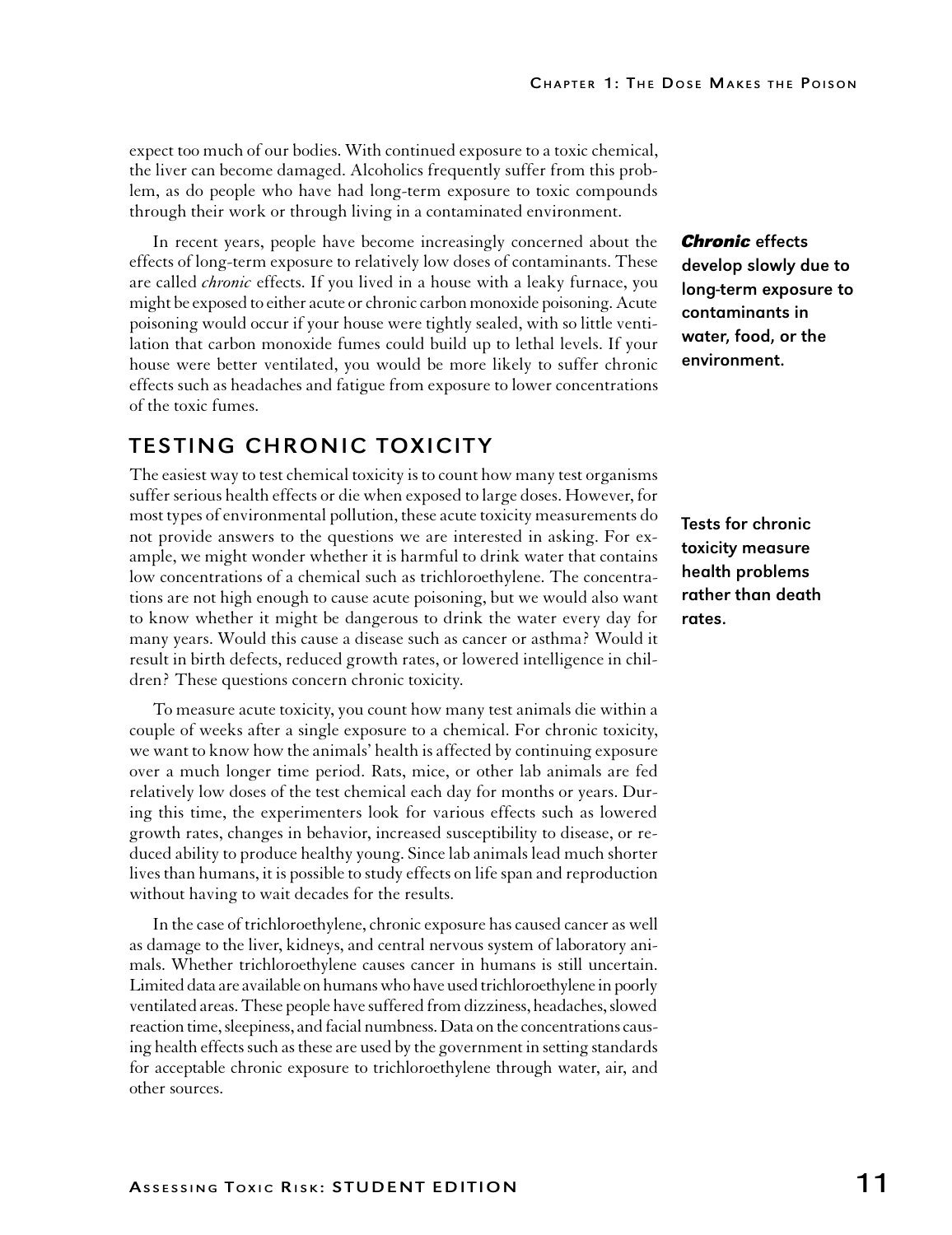# CONCLUSION

This chapter describes the process of measuring how a chemical affects laboratory animals such as rats. You may be wondering how data from these dose/ response experiments can be used in the real world. For example, suppose that scientists have determined that rats tend to develop liver disease when exposed to a certain concentration of trichloroethylene in their daily diets. How can the government use this information in deciding the maximum concentration to allow in human drinking water?

Toxicity experiments provide the basis for government regulations that specify what concentrations of certain chemicals are allowed in human food, drinking water, drugs, and cosmetics. The next chapter explains how this process occurs, starting with laboratory data and ending with regulations about chemical use.

# FOR DISCUSSION

- ◗ What do you think that Paracelsus meant when he wrote that the right dose differentiates a poison from a remedy? Can you think of a substance that is good for you at one dose and poisonous at another?
- ◗ Why might it be useful to know the LD50 for a chemical? How might you use this information?
- ◗ If a compound is shown to be practically nontoxic in a dose/response bioassay, can you conclude that this compound will have no toxic effects on living things? What other sorts of tests might be useful in helping you to make this decision?